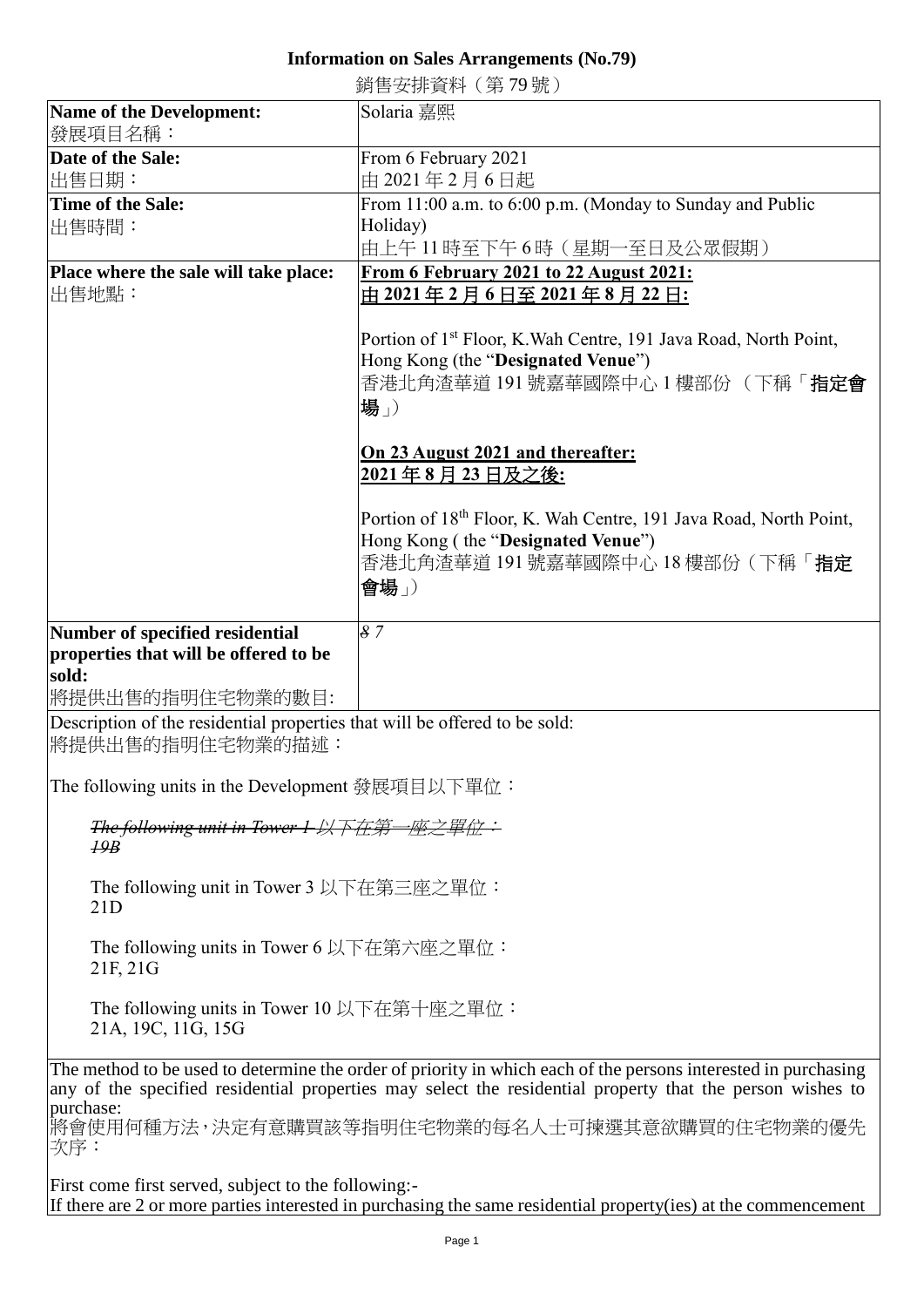time on any date of sale, balloting will be conducted to determine the order of priority of property selection. In case of any dispute, the Vendor reserves its absolute right to allocate the above residential property(ies) to any person interested in purchasing by any method (including balloting).

以先到先得形式發售,受限於以下條件:

若在任何出售日的出售時間開始時,有兩位或以上人士有意購買同一個住宅物業,將會進行抽籤以決 定揀樓次序。

如有任何爭議,賣方保留最終權利以任何方式(包括抽籤)分配上述住宅物業予任何有意購買的人士。

Persons who are interested in purchasing the specified residential property(ies) ("**Prospective Purchasers**") will be offered and are advised by the Vendor to view the specified residential property(ies) which they intend to purchase before selection and purchase of any of the specified residential property(ies). For details please refer to paragraph (c) of "Other matters" below.

賣方將安排並建議有意購買指明住宅物業之人士(「**準買家**」)在選購任何指明住宅物業前,參觀其意 欲購買的指明住宅物業。詳情請見下文「其他事項」之(c)項。

The method to be used, where 2 or more persons are interested in purchasing a particular specified residential property, to determine the order of priority in which each of those persons may proceed with the purchase: 在有兩人或多於兩人有意購買同一個指明住宅物業的情況下,將會使用何種方法決定每名該等人士可 購買該物業的優先次序:

Please refer to the above method. 請參照上述方法。

Prospective Purchasers will be offered and are advised by the Vendor to view the specified residential property(ies) which they intend to purchase before selection and purchase of any of the specified residential property(ies). For details please refer to paragraph (c) of "Other matters" below.

賣方將安排並建議準買家在選購任何指明住宅物業前,參觀其意欲購買的指明住宅物業。詳情請見下 文「其他事項」之(c)項。

## **Other matters:**

其他事項:

(a). The sale of the specified residential properties offered to be sold under this Information on Sales Arrangements is subject to availability. Please note that the Vendor's admittance of any person to the Designated Venue or the waiting queue thereof does not guarantee that the person will be able to purchase any specified residential property.

將按本銷售安排資料提供出售的指明住宅物業售完即止。任何人士獲賣方批准進入指定會場或獲 賣方接受輪候,均不保證該人士能購得任何指明住宅物業,敬希注意。

- (b). Person interested in purchasing must personally attend the Designated Venue to select the specified residential property(ies) that the person wishes to purchase. The Vendor does not accept any person interested in purchasing having queued up before the Time of the Sale on any Date of the Sale. 有意認購的人士必須親臨指定會場揀選其意欲購買的指明住宅物業。賣方不接受於任何出售日期 出售時間前在場輪候之任何有意認購的人士。
- (c). On or before the First Date of Sale and subject to any arrangement of the Vendor from time to time, Prospective Purchasers will be offered and are advised by the Vendor to view the specified residential property(ies) which they intend to purchase before selection and purchase of any of the specified residential property(ies). In order to maintain order at the Designated Venue and to ensure the smoothness of the selection procedures, after Prospective Purchasers have selected the specified residential property(ies), the Prospective Purchasers shall sign the preliminary agreement for sale and purchase of such specified residential property(ies) forthwith. All Prospective Purchasers are therefore advised to make prior arrangements and view the specified residential property(ies) before the selection of that specified residential property(ies).

在出售首日或之前及受制於賣方不時之任何安排,賣方將安排並建議準買家在選購任何指明住 宅物業前,參觀其意欲購買的指明住宅物業。為維持指定會場的秩序及確保揀選程序順暢,於 準買家揀選指明住宅物業後,準買家須要隨即簽署該指明住宅物業之臨時買賣合約。特此建議 所有準買家於揀選指明住宅物業前先作安排並參觀該指明住宅物業。